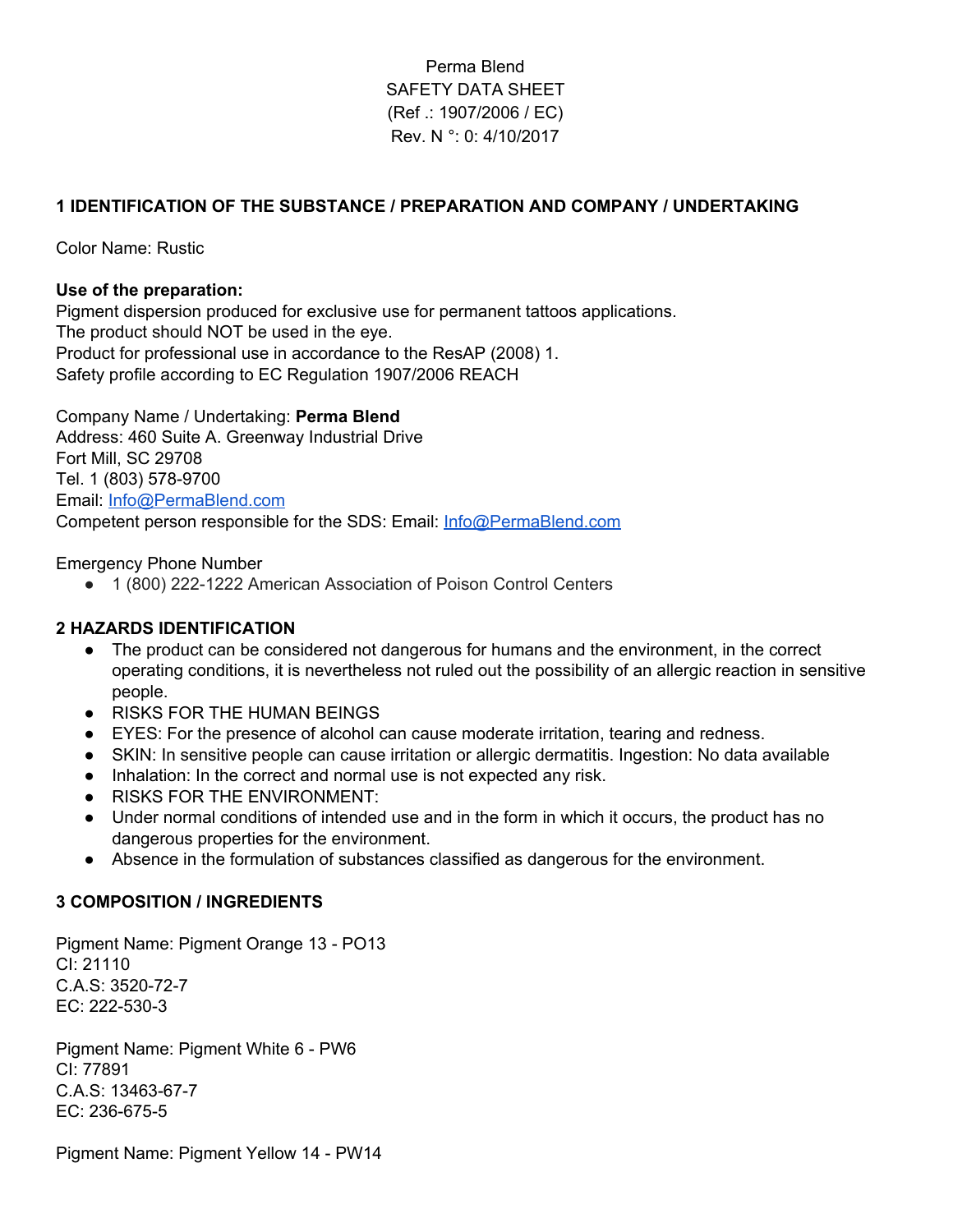CI: 21095 C.A.S: 5468-75-7 EC: 279-017-2

Pigment Name: Pigment Red 210 - PR210 CI: 12477 C.A.S: 61932-63-6 EC: 612-766-9

Pigment Name: Pigment Red 101 - PR101 CI: 77491 C.A.S: 1309-72-7 EC: 215-168-2

Pigment Name: Pigment Black 6 - PB6 CI: 77266 C.A.S: 1333-86-4 EC: 215-609-9

Other Ingredients;

- 1. Glycerin, C.A.S. 56-81-5, EC 200-289-5
- 2. Hamamelis Virginiana, C.A.S. 84696-19-5, EC 283-637-9
- 3. Isopropyl Alcohol, C.A.S. 67-63-0, EC 200-661-7
- 4. Aqua, C.A.S. 7732-18-5, EC 231-791-2
- 5. Rosin, C.A.S. 8050-09-7, EC 232-475-7
- 6. DMDM Hydantoin, C.A.S. 6440-58-0, EC 229-222-8

Hazardous Components

Classification according to EC Regulation 1272 // 2008 (CLP) Chemical Name: Isopropyl alcohol, CAS 67-63-0, EC 200-661-7 GHS07, H319 - Causes serious eye irritation. GHS02, H225 - Flammable liquid and vapor. GHS07, H336 - May cause drowsiness or dizziness. Chemical name: Rosin, CAS 8050-09-7, EC 232-475-7 GHS07, H317 - May cause an allergic skin reaction Chemical Name: DMDM Hydantoin, CAS 6440-58-0, EC 229-222-8 GHS07, H317 - May cause an allergic skin reaction

# **4 FIRST AID**

P305 EYE CONTACT: Flush with water for 15 minutes holding the eyelids open. Consult a physician if irritation persists.

P302 SKIN CONTACT:

P352 Wash with plenty of soap and water.

P362 Take off contaminated clothing and wash clothing before reuse.

P332 If skin irritation occurs: P313 Get medical attention if irritation persists.

P301 IF SWALLOWED: Immediately drink plenty of water.

P331, do not induce vomiting and possibly: P311 consult your doctor or a poison control center.

P304 Inhalation: Inhalation is unlikely for this product. If you experience irritation or other symptoms, go outdoors. Consult a physician if irritation persists.

### **5 FIRE FIGHTING MEASURES**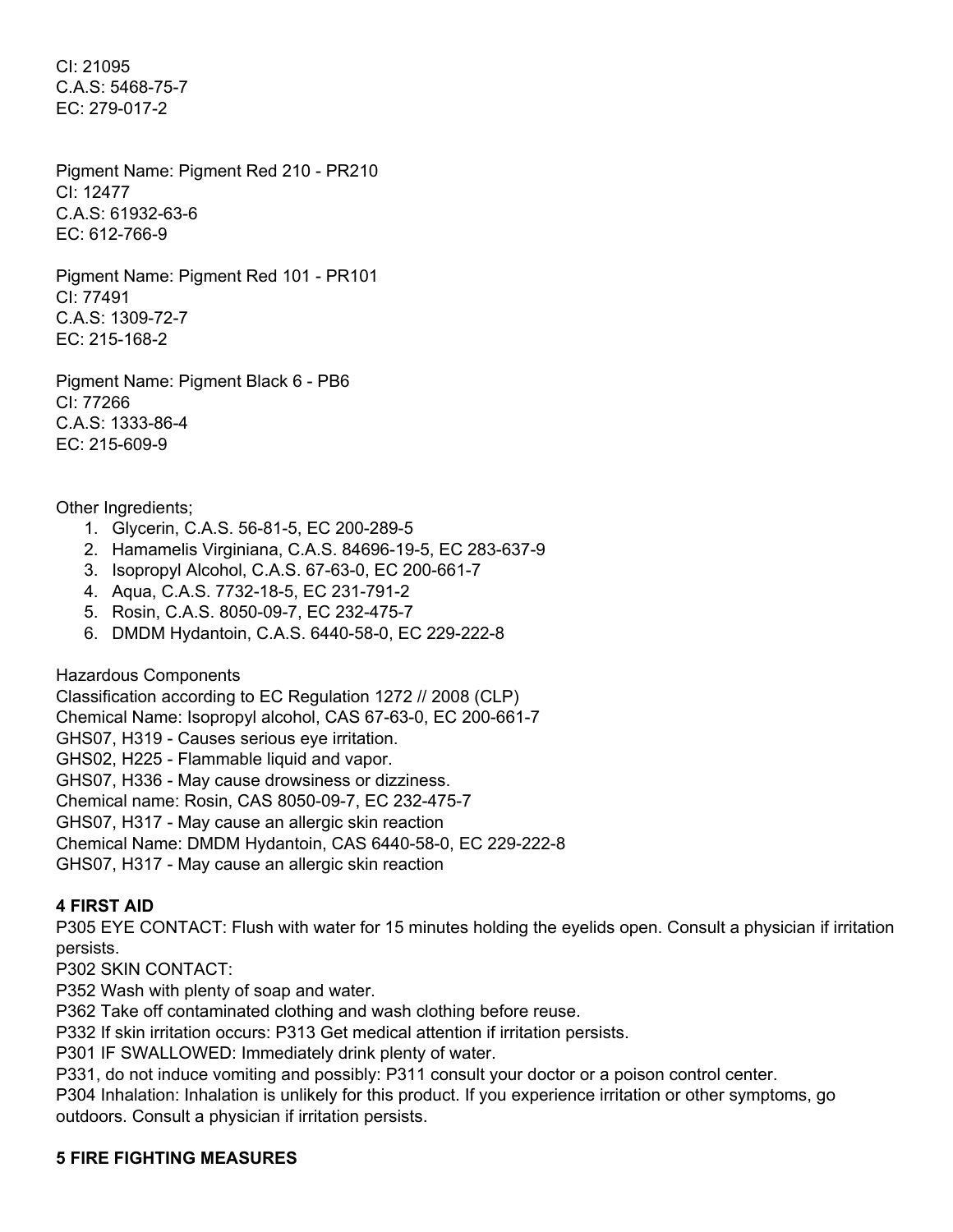## NON-FLAMMABLE

SUITABLE EXTINGUISHING MEDIA: Foam, CO2, powder extinguisher.

EXTINGUISHING MEDIA NOT SUITABLE: Do not use water jets.

HAZARDOUS COMBUSTION PRODUCTS: the fumes generated by the combustion of the product, carbon dioxide, carbon monoxide, can be toxic and irritating; Avoid inhalation.

SUITABLE PROTECTIVE EQUIPMENT: Do not enter fire area without proper protection, including a breathing apparatus and full protective equipment. Fight the fire from a safe distance and a protected location due to potential hazardous vapors and decomposition products.

# **6 MEASURES IN CASE OF ACCIDENTAL RELEASE**

- PERSONAL PRECAUTIONS: If it comes to leaks of small amounts of the product, simply wear latex gloves, rubber or nitrile gloves and goggles to avoid contact of the product with the eyes; if it is of high leakage quantity of product, in addition to the protection of the devices mentioned above it is recommended ventilate the room concerned.
- ENVIRONMENTAL PRECAUTIONS: Do not allow the product to enter the water and sewerage system; if they were to be dispersed significant quantities of the product, notify the competent local authorities.
- METHODS FOR CLEANING UP: For small amounts of product is sufficient to clean with a cloth and rinse with water; for significant amounts of product it is recommended to absorb the same with suitable absorbent material and dispose of as described in section 13 Disposal considerations.

# **7 HANDLING AND STORAGE**

- HANDLING: no individual specifications.
- STORAGE: Keep containers tightly closed. Store containers in a cool, ventilated, dry, away from direct sunlight and heat sources, and strong oxidizing agents and electrostatic charges.
- Avoid freezing.

# **8 PERSONAL PROTECTION / EXPOSURE**

Means of individual protection

- Respiratory protection: are generally not required respiratory protection devices, when using the product under normal conditions; it is advisable to work in sufficiently ventilated rooms.
- Hand protection: Use rubber gloves, nitrile or rubber.
- Eye protection: Use safety glasses to avoid the splashes from coming into contact with the eyes.
- Skin protection: any uniform / protective coat.

Components with limit values that require monitoring at the workplace:

- CAS 67-63-0 Isopropyl alcohol: TLV: 200 ppm as TWA; 400 ppm as STEL; A4 (not classifiable as a human carcinogen); (ACGIH 2004).
- CAS 56-81-5 Glycerin: TWA 10 mg / m3; MAK (inhalable fraction): 50 mg / m3; Peak limitation category: I (2); Pregnancy risk group: C; (DFG 2006).
- CAS 8050-09-7 Rosina: MAK: Skin sensitization (SH); (DFG 2003)
- CAS 6440-58-0 DMDM Hydantoin: LV TWA TLV STEL- EC8H-MG / M3-ECST-mg / m3: No data available

# **9 PROPERTY CHEMICAL AND PHYSICAL**

- PHYSICAL STATE: liquid
- ODOR: faint odor of ammonia
- pH: 2.0 to 6.0
- MELTING POINT: not established
- OF boiling temperature, POINT: not established
- FOCUS POINT: not established IGNITION TEMPERATURE: not established AUTOIGNITION: not established
- INCENDIARY FEATURES: not established
- LOWER EXPLOSION LIMIT: not established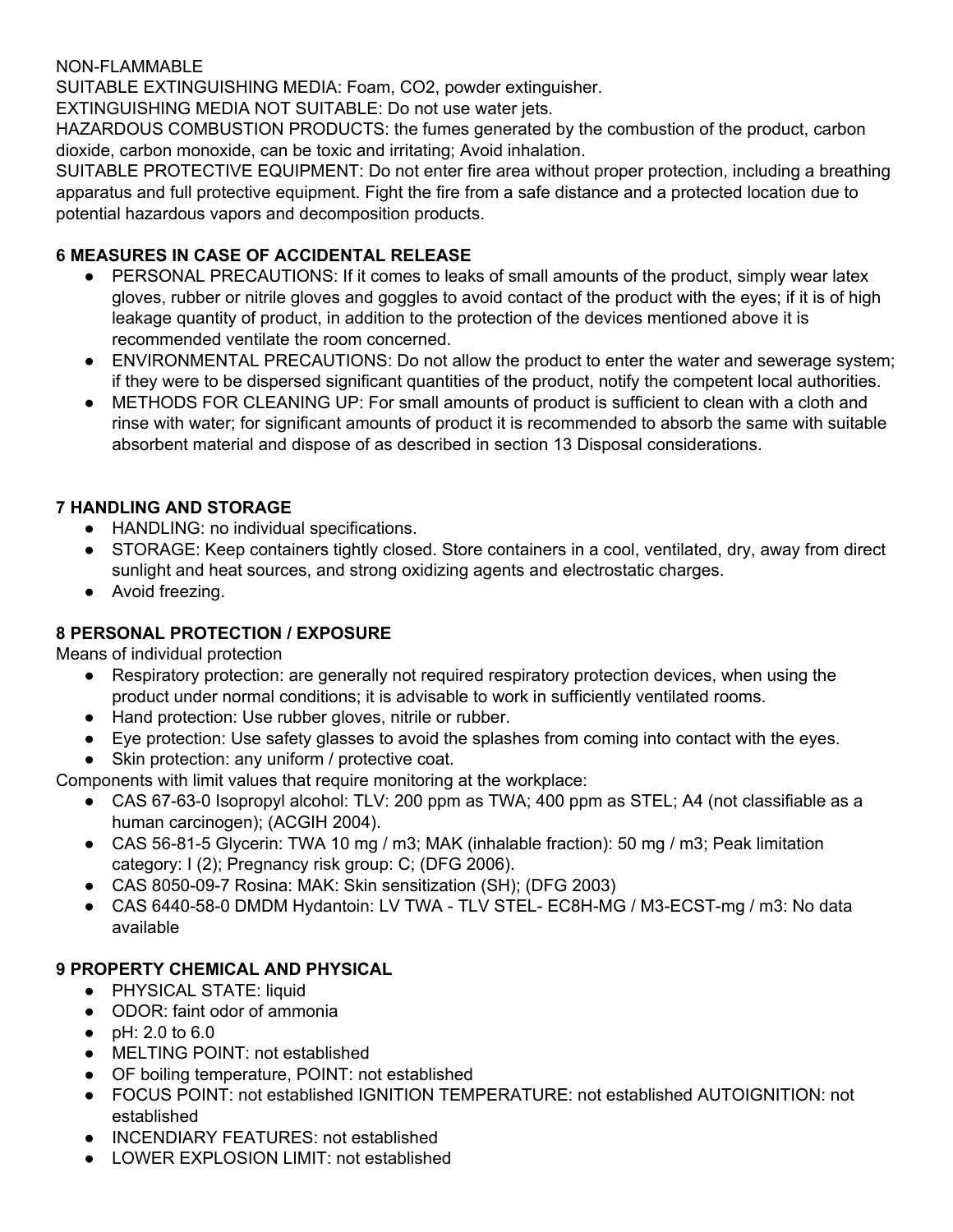- OF HIGHER EXPLOSION LIMIT: not established
- VAPOR PRESSURE (20 °C): not established
- DENSITY '(20 °C): not established
- SOLUBILITY 'IN WATER: not established
- VISCOSITY ': not established
- MISCIBILITY ': not established
- CONDUCTIVITY ': not established

## **10 STABILITY and Reactivity**

- Stability: Stable under ordinary conditions of temperature and usage.
- CONDITIONS TO AVOID: Do not expose the product to extreme temperatures or incompatible chemicals.
- MATERIALS TO AVOID: Strong oxidizing agents.
- HAZARDOUS DECOMPOSITION PRODUCTS: only if exposed to extremely high temperatures or strong oxidizing agents, the product can decompose and produce carbon monoxide, carbon dioxide, acrolein.

## **11 TOXICOLOGICAL INFORMATION**

The data have been deducted from the individual components;

- TOXICITY ACUTE ORAL LD 50:> 2000 mg / kg
- IRRITATION PRIMARY: not known
- SKIN: not known
- ON EYES: not known AWARENESS: not known
- SIDE EFFECTS ON HUMANS: under normal conditions of use, are no known side effects for humans: it is still possible, although in rare cases, the occurrence of allergic reactions.

### **12 ECOLOGICAL INFORMATION**

● These products are not classified as dangerous for the environment.

### **13 PRODUCT DISPOSAL**

- Do not litter or sewage system.
- CER 200128 paint, inks, adhesives and resins other than those mentioned in 200127 \* (paints, inks, adhesives and resins containing dangerous substances).
- EMPTY: The containers, completely empty, must be started at facilities for the recycling of materials.

### **14 TRANSPORT INFORMATION**

- IMGD Regulation (maritime): no hazardous material
- Regulation ADR (road transport): no hazardous material
- RID (transport by rail): Not hazardous material
- ICAO / IATA Regulation (transport by air): Not hazardous material
- Transport / Additional information: The product is not dangerous.

### **15 REGULATORY INFORMATION**

- Regulation (EC) No. 1907/2006 (REACH)
- Resolution ResAP (2008) 1 of 02.20.2008 "Requirements and criteria for the safety of tattoos and PMU "
	- OSHA Hazard Communication Standard
	- The product is not considered hazardous under the Federal Hazard Communication Standard 29 CFR 1910.1200 OSHA.
	- SARA Title III
	- Section 302 (EHS): no
	- Section 311/312 (Acute): no

Information on the label